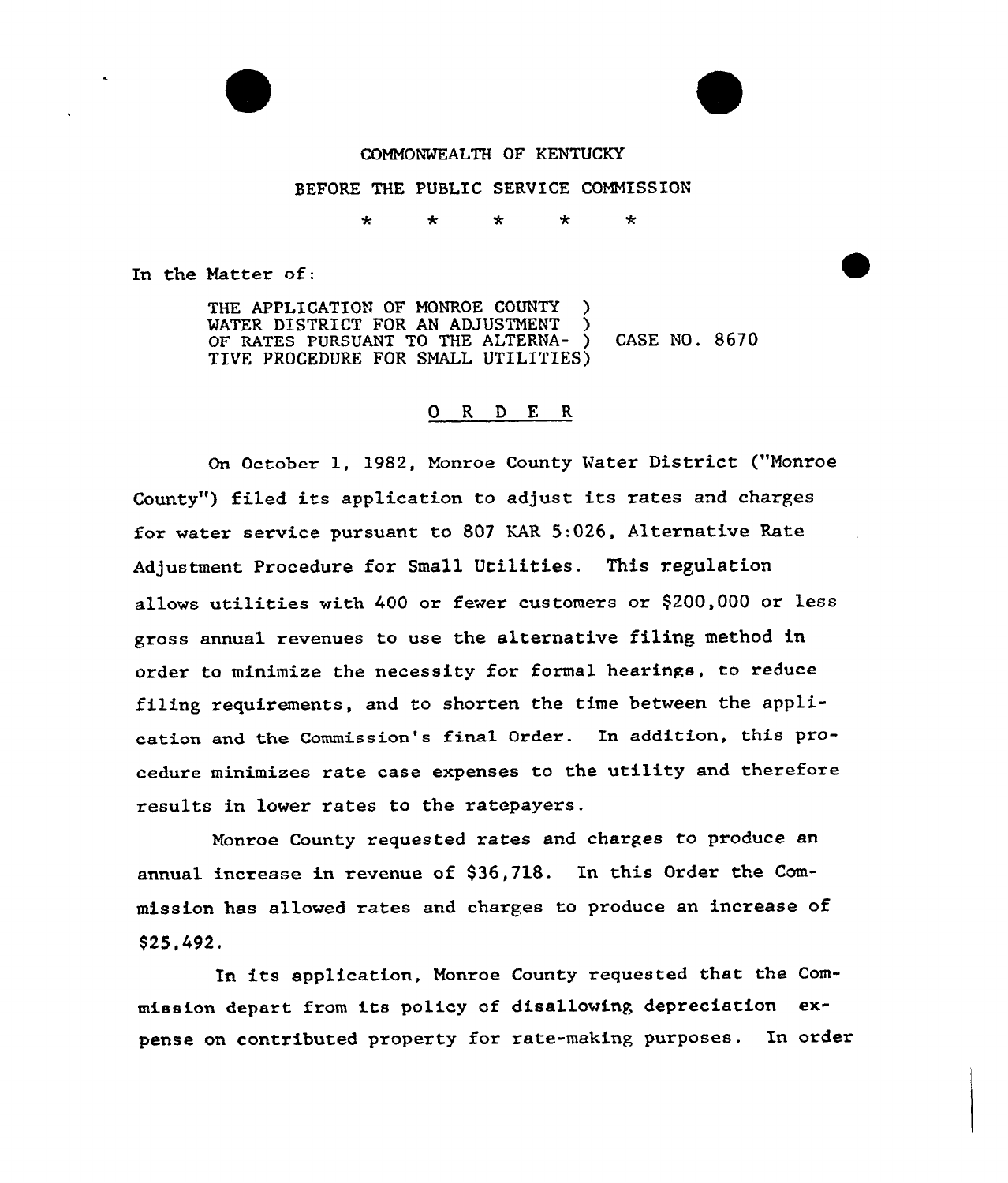to afford due process to all parties concerned, the Commission in its Order entered November 5, 1982, gave Monroe County the option of requesting a public hearing to allow all parties the opportunity to cross-examine Monroe County on this issue or withdrawing its request for rate-making treatment outside the Commission's established policy. In response to the Commission's Order, Monroe County, in a letter filed November 12, 1982, withdrew its request for depreciation expense on contributed property without prejudice to its right to raise this issue in future rate proceedings.

There were no intervenors in this matter, and no protests vere entered. A11 information requested by the Commission has been submitted.

# TEST PERIOD

For the purpose of determining the reasonableness of the proposed rates, the 12-month period ending December 31, 1981, has been accepted as the test period.

## REVENUES AND EXPENSES

Monroe County reported a net loss for the test period of \$19,174. In order to reflect current operatiny. conditions, Monroe County proposed numerous adjustments to revenues and expenses resulting in an adjusted net loss of \$22,653, comprised of a net operating loss of \$6,691 and fixed charges of \$16,825, net of interest income of \$913.

The Commission finds monroe County's proposed adjustments generally proper and has accepted them for rate-making purposes with the following exceptions:

 $-2-$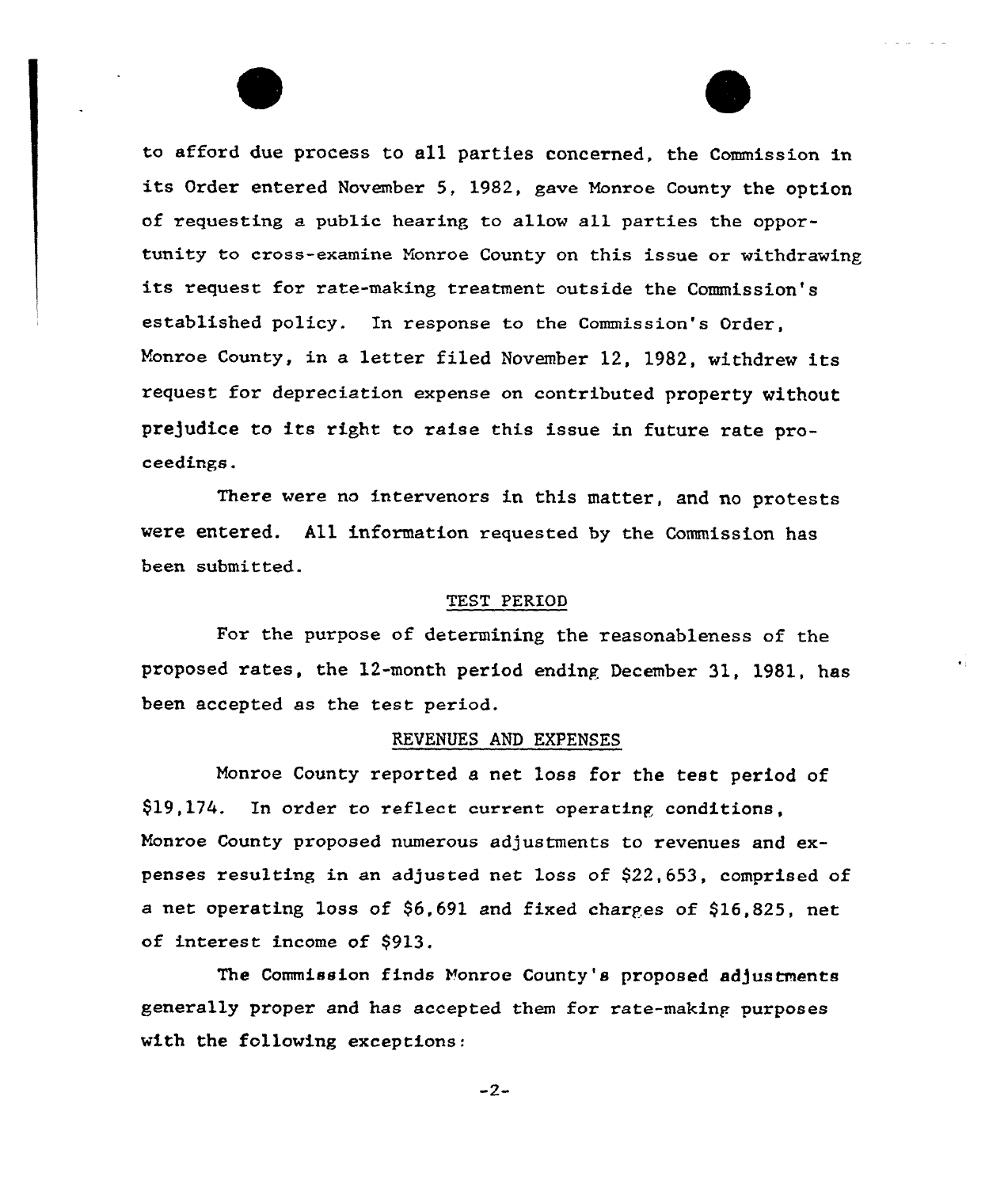## Meter Installation Cost

In response to the Commission's request for information, Monroe County stated that during the test period \$4,038 had been charged for the installation of 22 new meters.

These are capital expenditures and will benefit future periods. Thus, the Commission has eliminated this amount from test period expenses and has increased net operating income by \$4,038. Outside Services Employed

Monroe County proposed an adjustment to outside services employed of \$1,966 to reflect the 3-year amortization of prior rate case expense and the expense for this case. However, in response to the Commission's request for information, Monroe County reduced its pro forma adjustment for outside services employed by \$538. The Commission concurs with this reduction, thus increasing net operating income by \$538.

#### Commissioners' Fees

The Commission has increased Nonroe County's pro forma adjustment for Commissioners fees by \$800 to reflect the fees approved by monroe County's Judge Executive, Douglas Carter, in his letter of December 7, 1982, thus reducing net operating income by \$800.

Therefore, the Commission finds that Monroe County's adjusted test period operations are as follows:

|                                          | Actual             | Adjustment            | Adjusted           |
|------------------------------------------|--------------------|-----------------------|--------------------|
| Operating Revenues<br>Operating Expenses | \$82,298<br>87,310 | \$(2,023)<br>(4, 120) | \$80,275<br>83,190 |
| Net Operating Income (Loss)              | \$(5,012)          | 2.097                 | \$(2, 915)         |

 $-3-$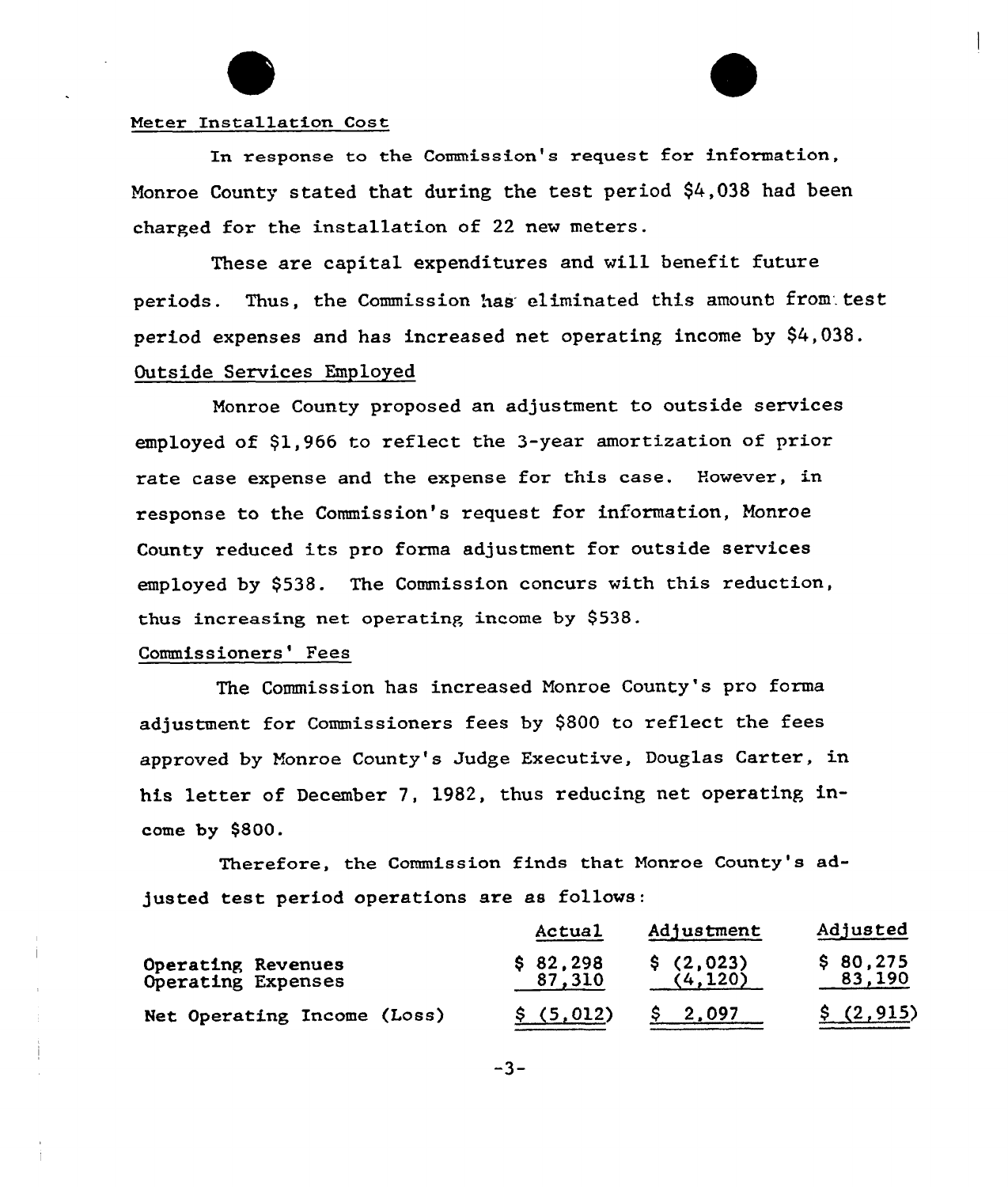#### REVENUE REQUIREMENT

The Commission is of the opinion that Monroe County's adjusted net operating loss for the test period is unreasonable and that additional revenue is required for adequate financial stability. Monroe County requested that the Commission approve a debt service coverage of 1.5K in determining its revenue requirement. The Commission concurs with Monroe County that the debt service coverage method is appropriate; however, the Commission is of the opinion that a debt service coverage of 1.2X is fair, just and reasonab1e and wi11 provide adequate net income fox Monroe County to meet the requirements of its lenders as evidenced by its bond resolution.

The Commission has determined that Monroe County's average debt service on long-term debt for the next 5-year period is \$16,375. Moreover, pro forma fixed charges on short-term debt are  $$3,200$  for a total debt service of  $$19,575$ . Thus, using a debt service covexage of 1.2X, Monroe County's required net operating income is \$23,490. Thus, the Commission has determined that. additional revenue of \$25,492 net of interest income of \$913 is necessary to provide the 1.2X debt service coverage.

#### ACCOUNTING CHANGES

In its review af the case, the Commission noted that Nonroe County had accounted for tap-fees and associated expenses on the income statement. This accounting treatment is not incompliance with the Uniform System of Accounts for Class <sup>C</sup> Water

 $-4-$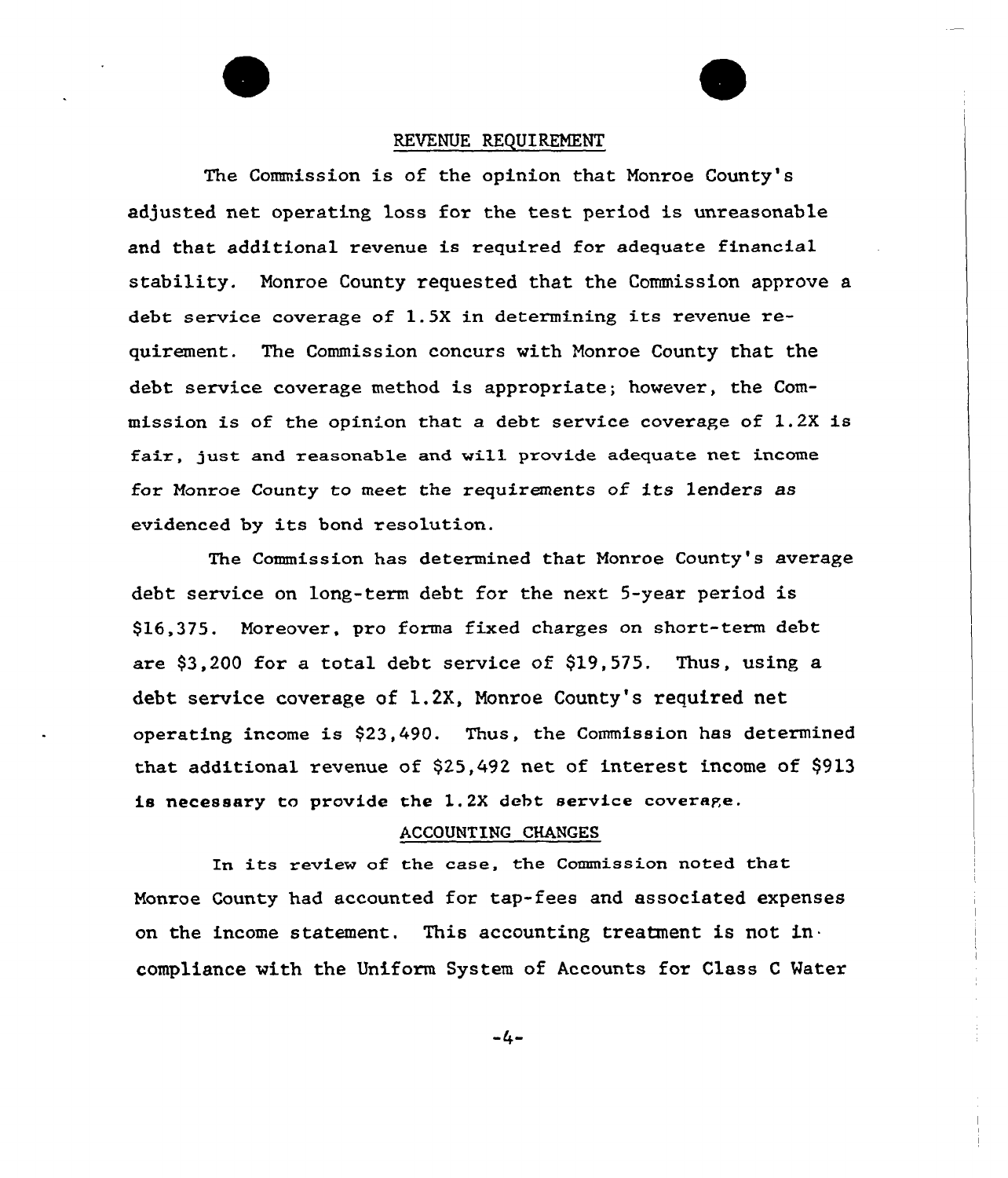Utilities adopted by the Commission. Since Nonroe County is a relatively new system, records necessary to make the changes necessary to comply with the Uniform System of Accounts should still be readily available. Nonroe County should review its records and make the necessary entries on its books of record to correct this improper accounting treatment for the years 1975 to date. Regarding correction of Monroe County's annual reports currently on file with the Commission, the Commission is of the opinion that specific entries would not be necessary. <sup>A</sup> composite journal entry properly footnoted on the balance sheet of the l982 Annual Report should be filed with the Commission.

#### LEAK DETECTION PROGRAM

During the test period, Monroe County experienced an unaccounted-for level of water of 38 percent. However, being aware of the Commission's policy regarding excessive unaccounted-for water, Monroe County adjusted its operating expenses downward for the amount of water unaccounted for in excess of 15 percent. In addition, Nonroe, County requested and the Commission approved the expense for a water detection program.

As a condition to the approval of this leak detection program, the Commission instructs Nonroe County to maintain adequate operational and financial records wherein the progress of this program can be readily identified. Accordingly, within 90 days of the date of this Order, Monroe County should file with the Commission a written operation and management plan for the proposed leak detection program. The plan should detail the procedures, equipment, and personnel to be utilized and the

 $-5-$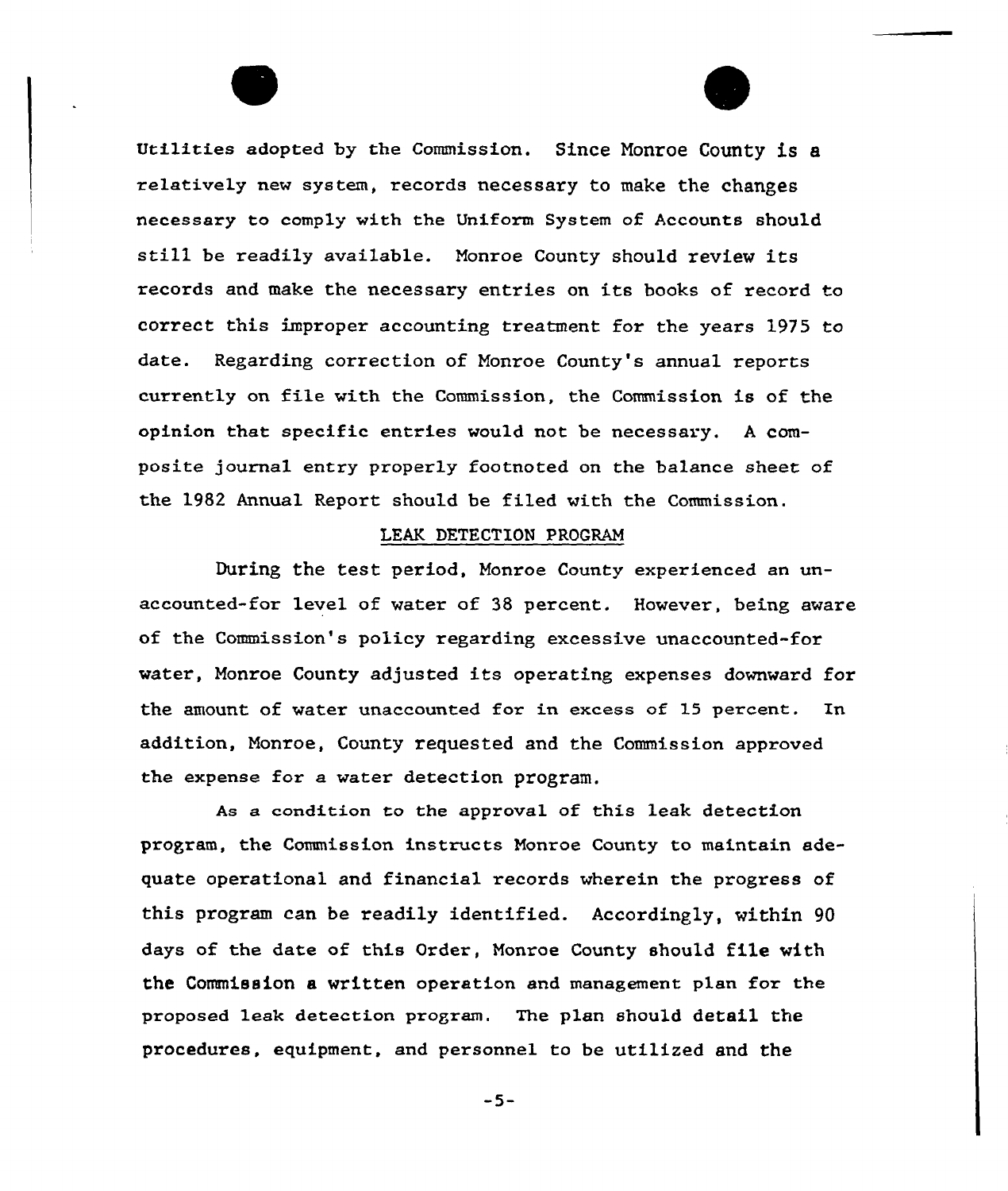specific areas of the system to be inspected. The plan should list the work to be accomplished and should contain a project calendar of events. Monroe County should also file a copy of a current map of the water distribution system.

Monroe County should maintain a ledger sheet entitled "Leak Detection Program" on which all expense items directly attributable to the leak detection and repair effort should be listed. Monroe County should file with the Commission a written summary of the pxogress of the leak detection pxogxam within 30 days of the end of each calendar quarter of 1983, including a copy of the ledger sheet entitled "Leak Detection Program," a listing of the amount of watex puxchased and the amount of water sold for each of the 3 months of the quaxter, and any additional relevant information. Each report and correspondence from Monroe County concerning this matter should contain a reference to case number 8670 on its face.

If Monroe County should need assistance in developing and formulating the opexational and management plan for the leak detection program, it should contact the Commission.

## SUMMARY

The Commission, after consideration of the evidence of record and being advised, is of the opinion and finds that:

1. The rates and charges proposed by Monroe County will provide revenue in excess of that found to be fair, just and reasonable end should be denied upon application of KRS 278.030.

-6-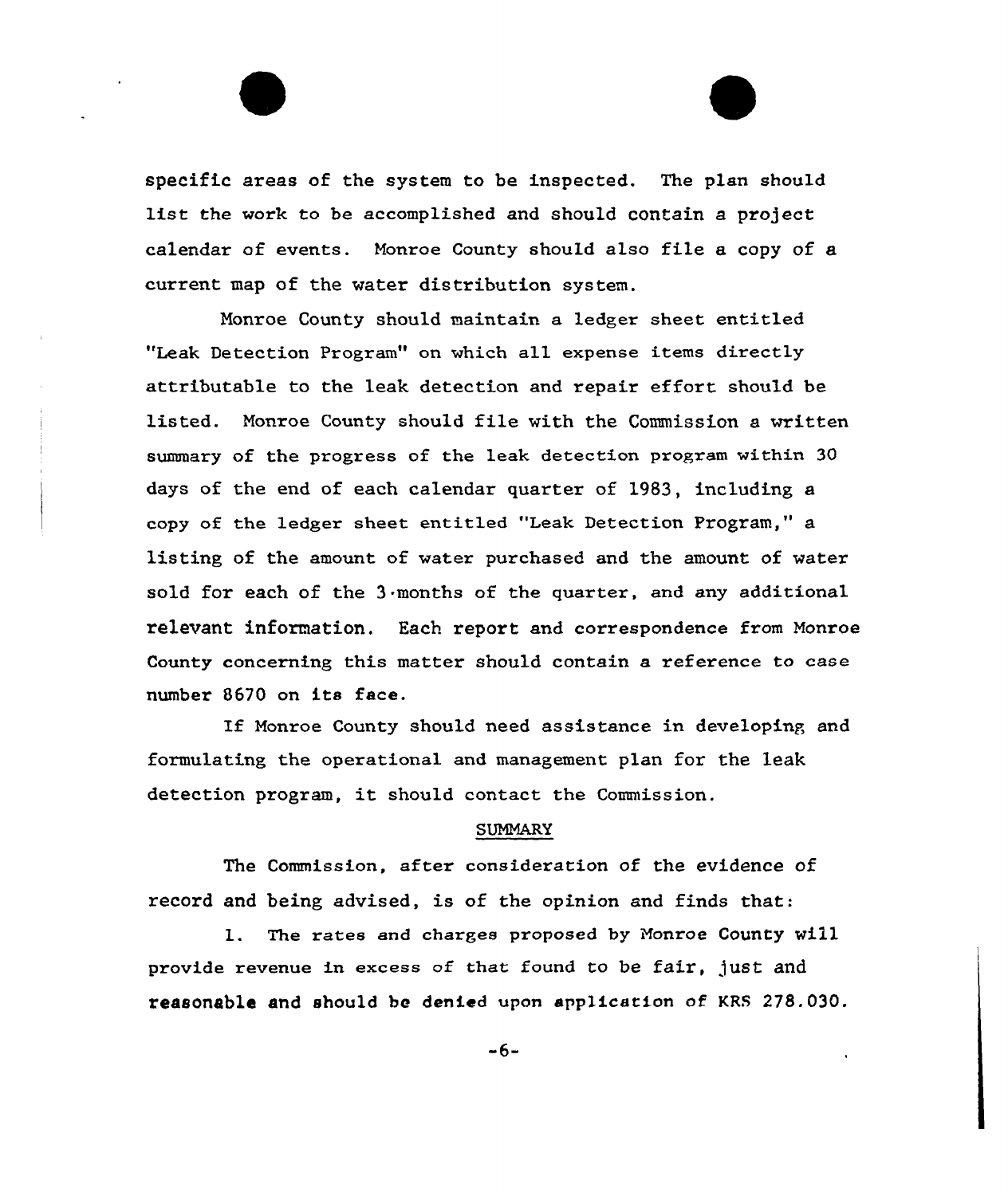2. The rates and charges in Appendix <sup>A</sup> are fair, just and reasonable for Monroe County in that they will produce annual operating revenue from water service of \$103,812 and based on test period operating conditions, gross revenue including interest income of \$106,680, which is sufficient to meet Monroe County's operating expenses found reasonable herein, service its debt and provide a reasonable surplus.

3 <sup>~</sup> Monroe County should adhere to the instructions in the leak detection program segment of this Order.

IT IS THEREFORE ORDERED that the rates and charges proposed by Monroe County be and they are hereby denied upon application of KRS 278.030.

IT IS FURTHER ORDERED that the rates and charges in Appendix <sup>A</sup> are the fair, just and reasonable rates and charges for Monroe County to charge for water service and they hereby are approved for service rendered on and after the date of this Order.

IT IS FURTHER ORDERED that Monroe County shall file with the Commission with its 1982 Annual Report the appropriate journal entries to properly account for tap-fees and installation charges erroneously reflected on income statements for prior years.

IT IS FURTHER ORDERED that Monroe County shall file with the Commission a written operation and maintenance plan for the proposed leak detection program as specified in this Order within 90 days of the date of this Order.

 $-7-$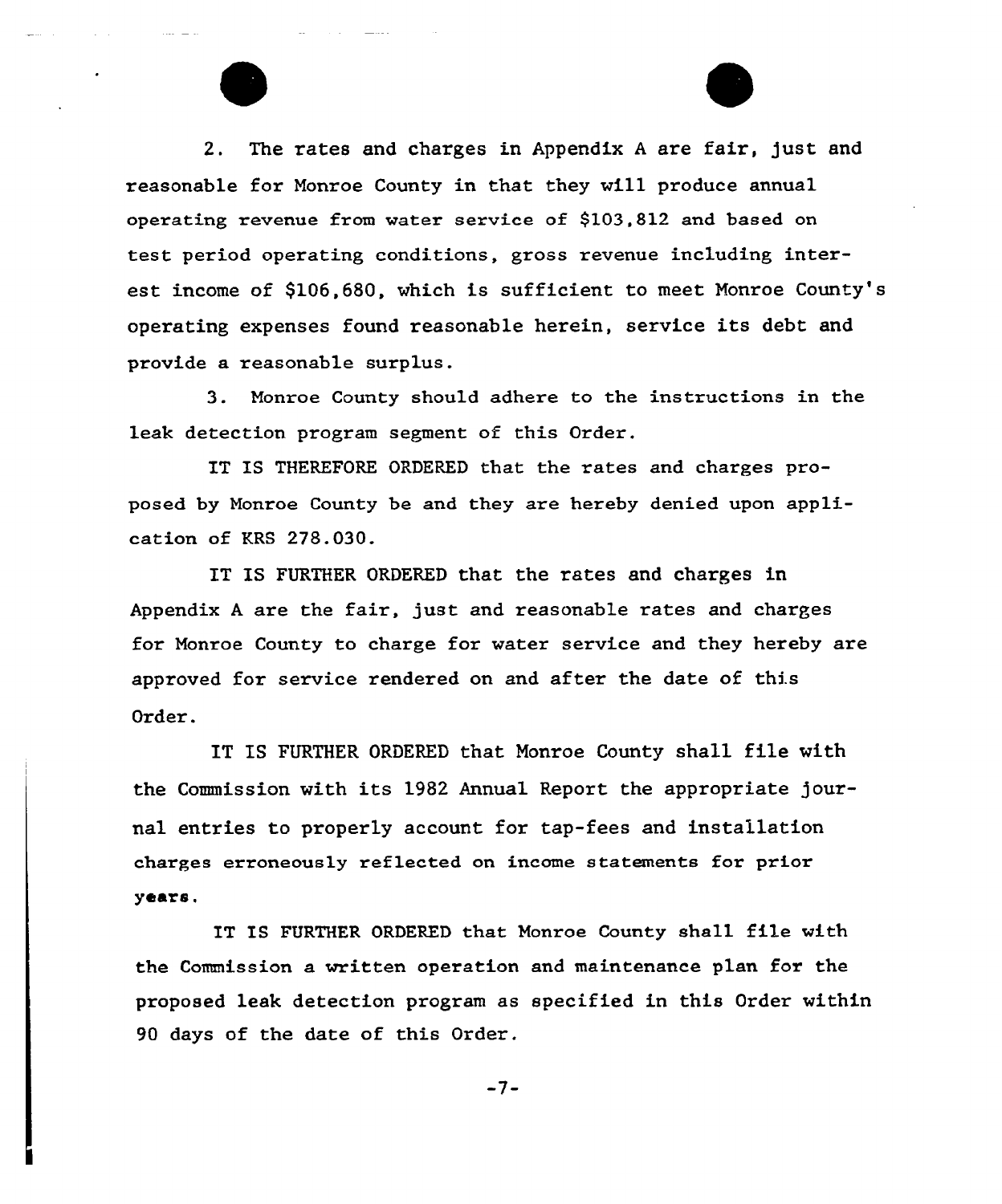IT IS FURTHER ORDERED that Monroe County shall file a current map of the water distribution system.

IT IS FURTHER ORDERED that Monroe County shall file with the Commission a written summary of the progress of the leak detection program within 30 days of the end of each calendar quarter for 1983 along with the documents as specified in this Order.

IT IS FURTHER ORDERED that Nonroe County shall file with the Commission its tariff sheets setting forth the rates and charges herein within 30 days of the date of this Order.

> Done at Frankfort, Kentucky, this 1st day of February, 1983. PUBLIC SERVICE COMMISSION

hull

1 Anndall

Commissione

ATTEST:

**Secretary**